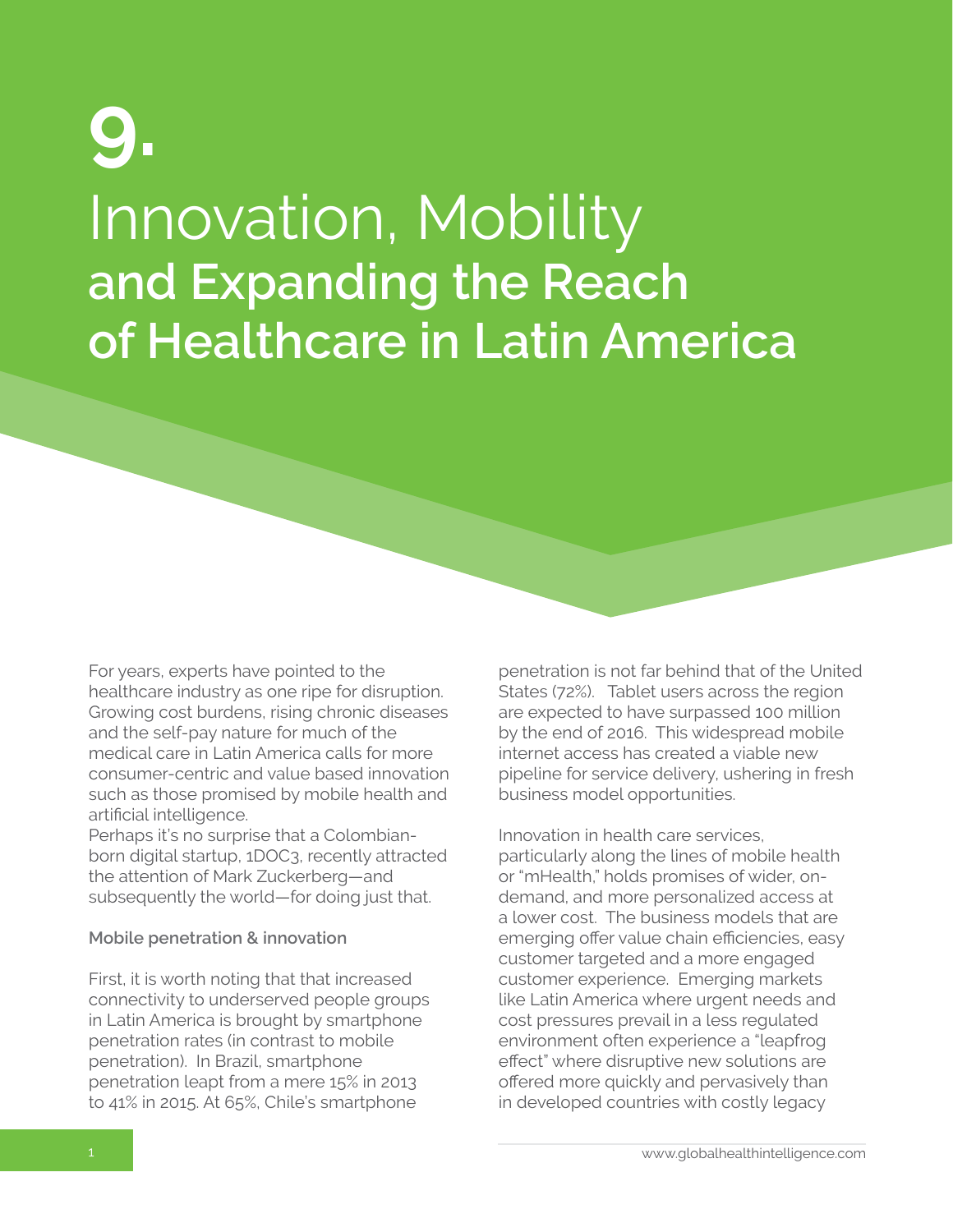



### **SMARTPHONE OWNERSHIP RATES (% of total population)**

healthcare systems and infrastructure. PWC estimates the total mHealth opportunity in Latin America to reach US\$1.7 billion in 2017, led by Brazil (45%) and Mexico (33%).

### **The 1DOC3 digital success story**

Global Health Intelligence recently spoke with Javier Cordona, CEO of the Colombian-born online medical platform 1DOC3, to understand how mHealth can expand healthcare access. Their original concept was to create a free online platform where users could submit questions and receive medical advice via their computer, mobile phone or Twitter. They received an astounding 10,000 queries in the first month, which grew to 200,000 by month six. They now have 400,000 followers on social media and are calling it a movement.

Such growth brought problems of scaling cost-effectively as a network of 400 doctors became necessary to field inquiries. 1DOC3 made a bold move to integrate IBM's artificial intelligence service Watson into their platform, powering it with cognitive analytics to deliver targeted content for repeat questions, routing only new requests (less than 1% of queries) to a live medical specialist. Then came a request from tech giant Mark Zuckerberg, who invited 1DOC3 to join Facebook's "internet. org" initiative to bring affordable services to less developed countries. They grant free access for mobile users without smartphones to connect to 1DOC3 for free in Colombia, Mexico, Peru, Panama, Bolivia, Guatemala and El Salvador.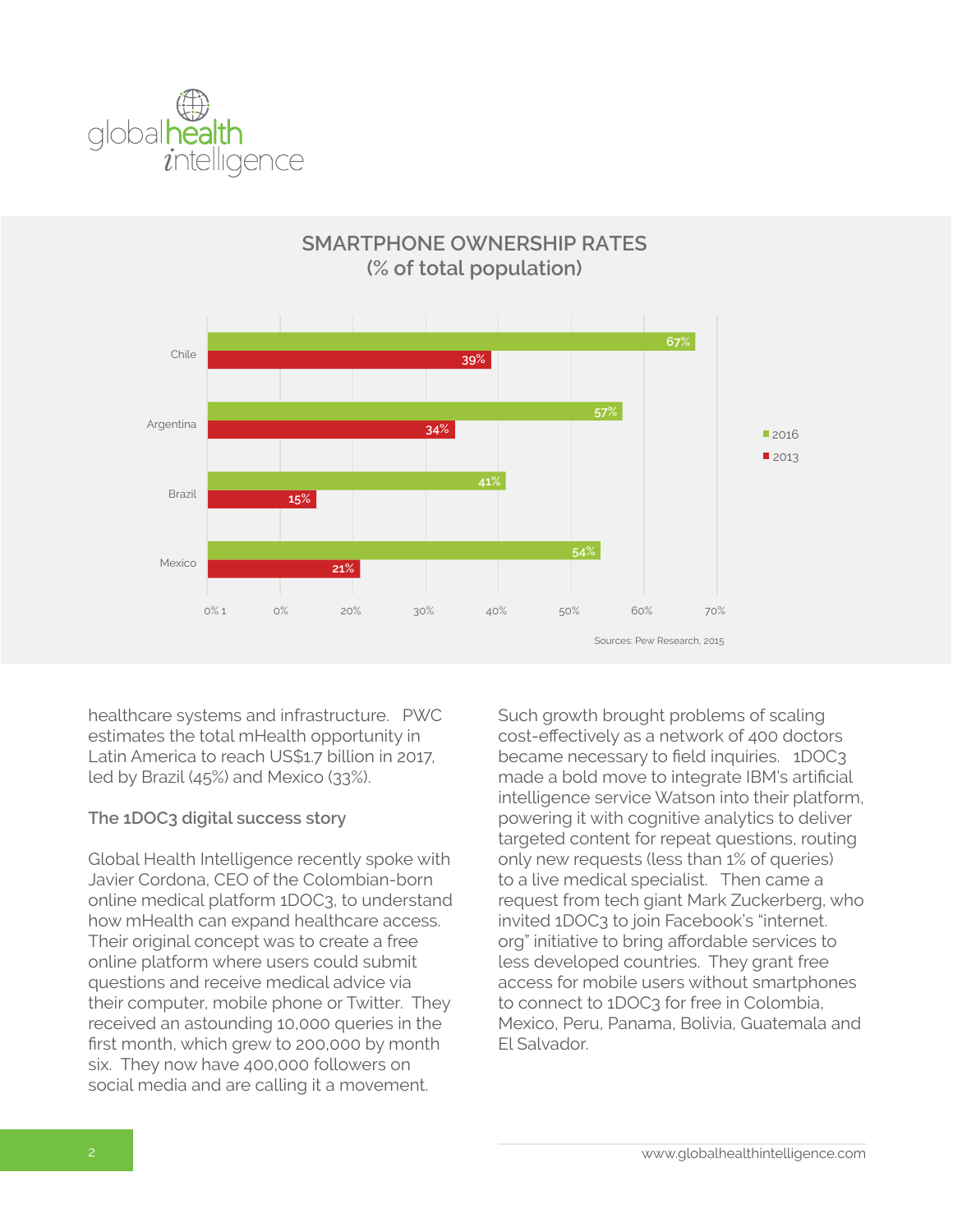

Cordona explains that mHealth services like 1DOC3 can reduce the burden on the public healthcare system significantly. He claims that up to 50% of medical consultations provided by the Ministry of Health in Colombia are for not medically necessary concerns, but rather to obtain information on a health issue because the patient has no other professional resource available, creating unnecessary costs and wait times. 1DOC3 also provides critical information to those who cannot spare the time for a non-emergency doctor visit such as for issues of preventative care. In other cases, 1DOC3 acts as an initial point of care for users who live in remote areas where non-emergency care is too costly for the state to provide.

The anonymity of an online (or mobile) interaction allows users to get critical information on topics important to their personal health that they might not feel comfortable asking a doctor about. Sexual health questions are the top subject area for 1DOC3, comprising about a third of queries and often coming from teenagers looking for basic contraceptive information, suspecting a pregnancy or looking for ways to combat an infection. Another common scenario is that a user recently received instructions from a doctor that they did not understand, so they use the platform to ask for clarification rather than appear ignorant by asking the doctor again.

1DOC3 sees its mission primarily as one of education and access to information. "We need to change the way we treat and exchange medical information, bring it out from behind the walls of the healthcare system – the insurance companies, the hospitals, the doctors," says Cordona. The

company analyzes user questions and runs campaigns on most frequent topics, such as contraceptive awareness. The government has even used the site for public awareness campaigns (such as teenage pregnancy prevention) because of its ability to target the message directly to relevant users as they are actively searching for information – a much better use of tax money than mass advertising. 1DOC3 also gathers and analyzes a wealth of aggregated, anonymized health data that help governments to better target their programs.

Access to preventative information for those at risk for a chronic disease or the ability to reach out to a disease-state community in the wake of a shocking diagnosis are patient needs not typically met within Latin America's overburdened medical system. In some cases, a quick answer from the 1DOC3 platform can save someone from actual harm, such as mixing medications or spreading a sexually transmitted disease. As Cordona surmises, "A platform won't cure cancer, but it can provide the right information, to the right person, at the right time."

## Looking ahead: Healthcare delivery models poised for change to broaden access, lower cost.

The case of 1DOC3 and other emerging solutions point to the power of increased connectivity and information access to change the way everyday people manage their health. Latin American consumers are more ready than some might expect to adopt alternative solutions to find faster,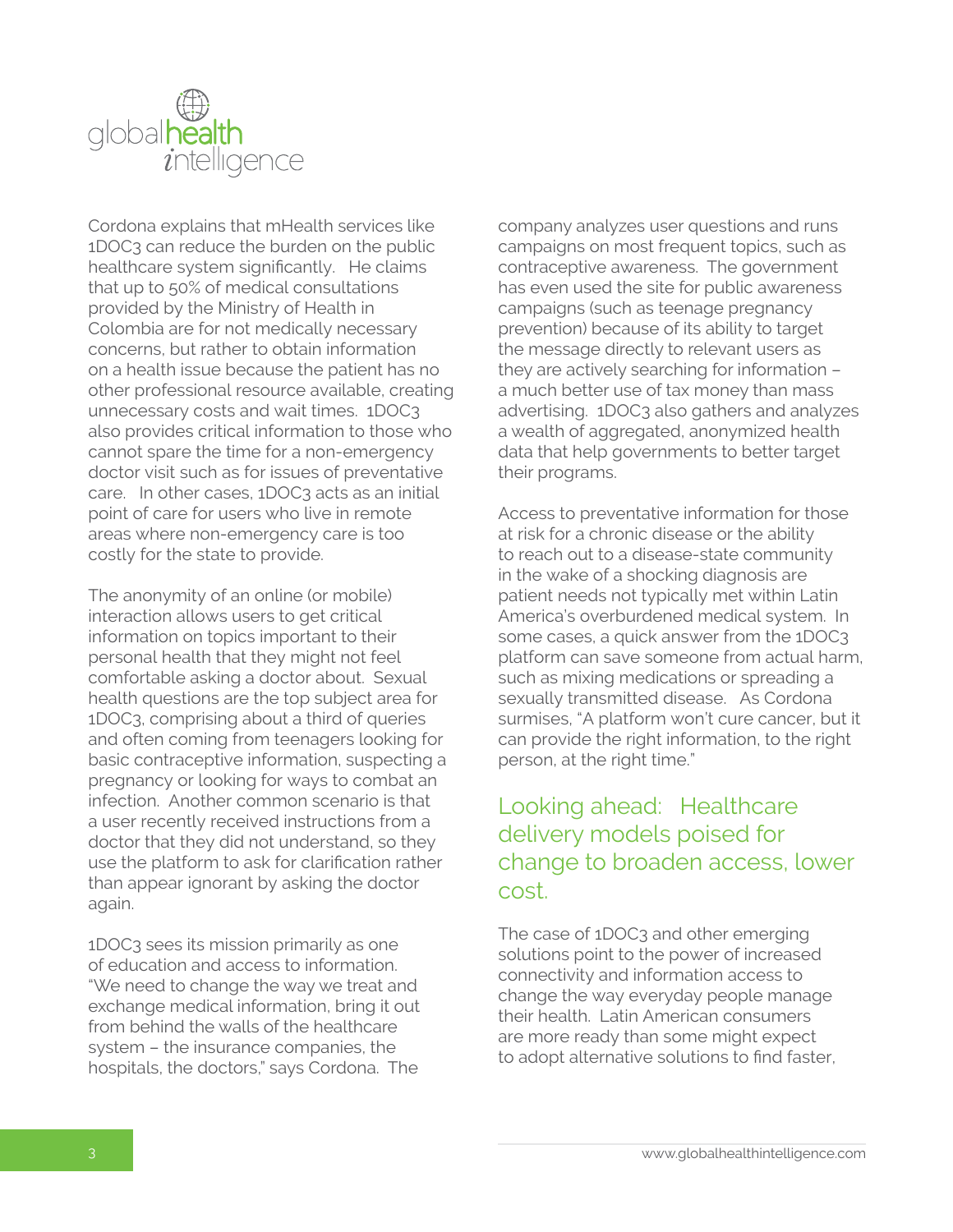

cheaper and more targeted solutions to their health needs. It is striking how a relatively inexpensive solution can provide significant healthcare cost savings to both the individual and the government by unburdening the public health system, while providing an avenue to better connect to its people. Moving forward we should see Latin American governments nurture strategic innovation partnerships with private digital firms as key players in the ecosystem of public healthcare, tasked with hacking their most costly public health challenges.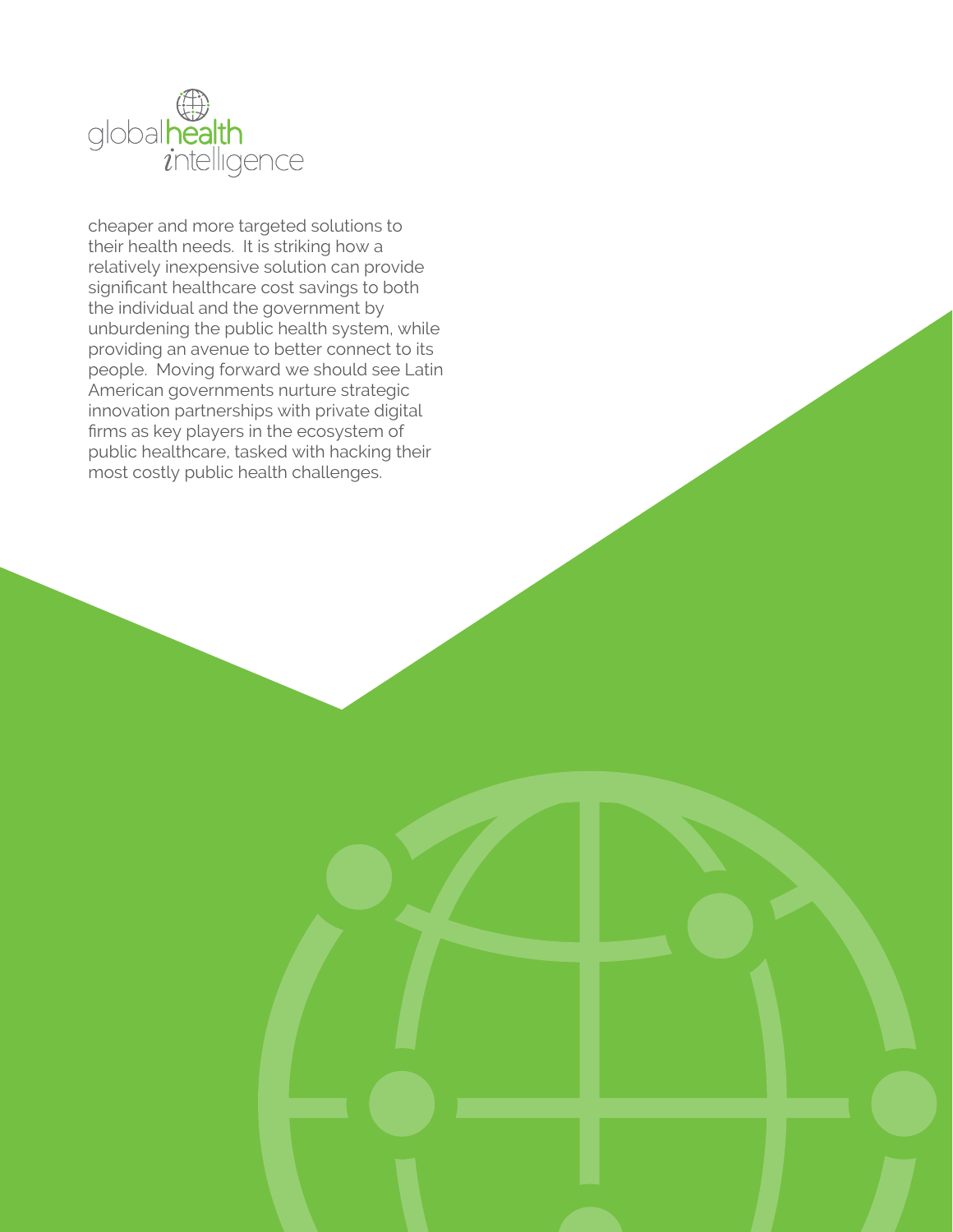# About Global Health Intelligence

Global Health Intelligence provides detailed information on healthcare infrastructure in emerging markets in order to help clients understand the competitive landscape and identify opportunities for growth.

Founded on over 20 years of research expertise in emerging markets, Global Health Intelligence has developed the world's largest hospital demographics database focused on Latin America.

Find out how Global Health Intelligence can help you grow in emerging markets:

### **Mariana Romero**

Account Manager mariana@globalhealthintelligence.com +1 (305) 441-9300 x308

#### **Guillaume Corpart**

Managing Director gc@globalhealthintelligence.com +1 (305) 441-9300 x302

### Our Services

**•** Hospital demographics The world's largest hospital demographics database focused on Latin America

l **Market size / share** A unique methodology based on the

analysis of import data to deliver reliable insights in a timely manner

l **Tailored research**

Refined with 20+ years Market Intelligence experience:

- Market sizing and segmentation
- Partner search & market due diligence
- Competitive profiling
- Pricing and cost analysis
- Best practices
- Positioning and opportunity identification